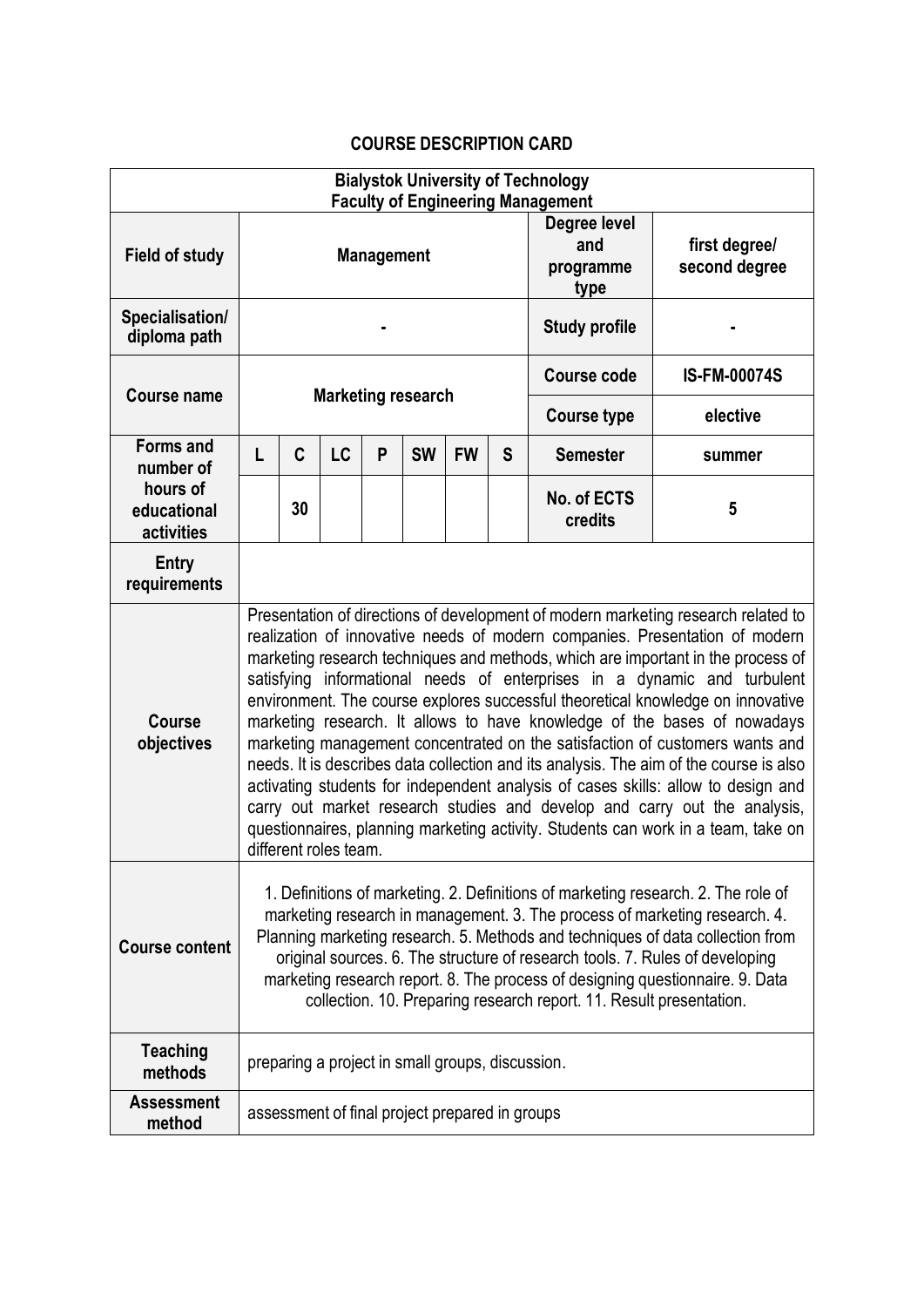| Symbol of<br>learning<br>outcome                                        | <b>Learning outcomes</b>                                                                                                                                                                                                                                                                                                            | Reference to the<br>learning outcomes<br>for the field of<br>study   |   |  |  |  |
|-------------------------------------------------------------------------|-------------------------------------------------------------------------------------------------------------------------------------------------------------------------------------------------------------------------------------------------------------------------------------------------------------------------------------|----------------------------------------------------------------------|---|--|--|--|
|                                                                         | Knowledge: the graduate knows and understands                                                                                                                                                                                                                                                                                       |                                                                      |   |  |  |  |
| LO <sub>1</sub>                                                         | the essential aspects of marketing research                                                                                                                                                                                                                                                                                         |                                                                      |   |  |  |  |
| <b>LO2</b>                                                              | the process of marketing research                                                                                                                                                                                                                                                                                                   |                                                                      |   |  |  |  |
|                                                                         | Skills: the graduate is able to                                                                                                                                                                                                                                                                                                     |                                                                      |   |  |  |  |
| LO <sub>3</sub>                                                         | implement knowledge of marketing research in business<br>practice                                                                                                                                                                                                                                                                   |                                                                      |   |  |  |  |
| L04                                                                     | construct a questionnaire, analyse data and prepare<br>research report                                                                                                                                                                                                                                                              |                                                                      |   |  |  |  |
|                                                                         | Social competence: the graduate is ready to                                                                                                                                                                                                                                                                                         |                                                                      |   |  |  |  |
| LO <sub>5</sub>                                                         | to work in a team                                                                                                                                                                                                                                                                                                                   |                                                                      |   |  |  |  |
| Symbol of<br>learning<br>outcome                                        | Methods of assessing the learning outcomes                                                                                                                                                                                                                                                                                          | <b>Type of tuition</b><br>during which the<br>outcome is<br>assessed |   |  |  |  |
| LO1                                                                     | project and presentation, discussion                                                                                                                                                                                                                                                                                                | С                                                                    |   |  |  |  |
| <b>LO2</b>                                                              | project and presentation, discussion                                                                                                                                                                                                                                                                                                | $\overline{C}$                                                       |   |  |  |  |
| LO <sub>3</sub>                                                         | project and presentation, discussion                                                                                                                                                                                                                                                                                                | $\overline{C}$                                                       |   |  |  |  |
| LO <sub>4</sub>                                                         | project and presentation, discussion                                                                                                                                                                                                                                                                                                | $\overline{\mathsf{C}}$                                              |   |  |  |  |
| LO <sub>5</sub>                                                         | evaluating the student's projects and performance in<br>classes, discussion                                                                                                                                                                                                                                                         | C                                                                    |   |  |  |  |
|                                                                         | No. of hours                                                                                                                                                                                                                                                                                                                        |                                                                      |   |  |  |  |
|                                                                         | classes attendance                                                                                                                                                                                                                                                                                                                  | 30                                                                   |   |  |  |  |
|                                                                         | preparation for classes                                                                                                                                                                                                                                                                                                             | 30                                                                   |   |  |  |  |
|                                                                         | working on projects                                                                                                                                                                                                                                                                                                                 | 30                                                                   |   |  |  |  |
| <b>Calculation</b>                                                      | data collection for the project                                                                                                                                                                                                                                                                                                     | 30                                                                   |   |  |  |  |
|                                                                         | participation in student-teacher sessions related to the<br>classes                                                                                                                                                                                                                                                                 | 5                                                                    |   |  |  |  |
|                                                                         | <b>TOTAL:</b>                                                                                                                                                                                                                                                                                                                       | 125                                                                  |   |  |  |  |
|                                                                         | <b>HOURS</b>                                                                                                                                                                                                                                                                                                                        | No. of<br><b>ECTS</b><br>credits                                     |   |  |  |  |
| Student workload – activities that require direct teacher participation | 35                                                                                                                                                                                                                                                                                                                                  | 1,4                                                                  |   |  |  |  |
|                                                                         | Student workload – practical activities                                                                                                                                                                                                                                                                                             | 125                                                                  | 5 |  |  |  |
| <b>Basic</b><br>references                                              | 1. Nunan D., Birks D. F., Malhotra N. K, Marketing research : applied insight<br>Harlow: Pearson Education, 2020.<br>2. Bryman A., Bell E., Business research methods, second edition, Oxford<br>University Press, New York 2007<br>3. Bradley N, Marketing Research. Tools & Techniques, Oxford University Press,<br>New York 2013 |                                                                      |   |  |  |  |
| <b>Supplementary</b><br>references                                      | 1. Zaborek P., Elements of marketing research, Warszawa: Warsaw School of<br>Economics, 2015.<br>2. Kotler Ph., A framework for marketing management, PEL, UK, 2015                                                                                                                                                                 |                                                                      |   |  |  |  |